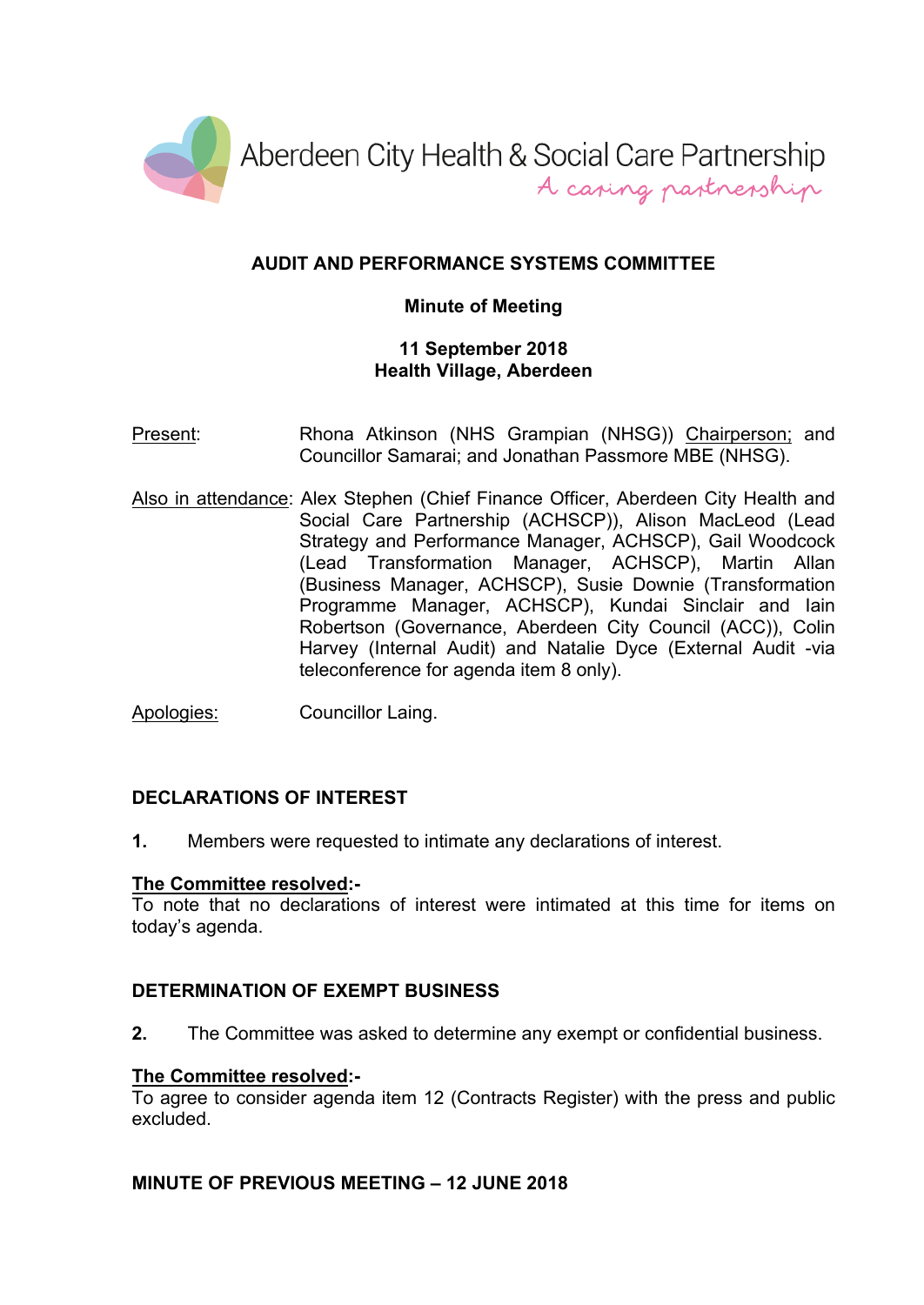**3.** The Committee had before it the minute of the previous meeting of 12 June 2018.

In reference to item 8(i), Martin Allan (Business Manager, ACHSCP) provided an update on the Care First System in response to Internal Audit's recommendation, he advised that (1) written procedures were updated regularly and communicated to operational staff through the Council's intranet site; (2) data validation reports were regularly run and scrutinised by Service Managers to ensure the system remained up to date; (3) complex care package rate changes would be addressed through contract management processes; (4) system upgrades were taking place to comply with new legislation; (5) the Council's Strategic Commissioning Committee approved the extension of Care First's contract up to March 2020 whilst work on a replacement system was being progressed; and (6) he provided an overview of the Self Directed Support Board's terms of reference, membership and oversight provided by the Strategic Commissioning Programme Board.

### **The Committee resolved:-**

- $(i)$  to approve the minute as a correct record; and
- (ii) to note the information provided.

# **FORWARD REPORT PLANNER**

**4.** The Committee had before it the Forward Report Planner which tracked Committee requests for further assurance, as well as items of business that were within the Committee's terms of reference which had been referred to Committee by the IJB or Clinical and Care Governance Committee.

Iain Robertson (Governance, ACC) advised that the Planner was intended to be used as a tool to track assurance requested by the Committee or items which had been referred to the Committee by the IJB or Clinical and Care Governance Committee. He explained that the Planner would link in with the standing Confirmation of Assurance item, so that if members requested additional assurance from officers, this request would be added to the Planner and progress could be monitored at subsequent meetings.

#### **The Committee resolved:-**

To note the Planner.

# **AUDIT AND PERFORMANCE SYSTEMS DUTIES REPORT**

**5.** The Committee had before it a report by Alex Stephen (Chief Finance Officer, ACHSCP) which presented the Committee with an intended schedule of reporting to ensure that the Committee is fulfilling all the duties as set out in its terms of reference.

#### **The report recommended:-**

That the Committee -

- (a) Note the content of the APS Duties report as attached at Appendix A; and
- (b) Requests that the Chief Finance Officer present a report back to Committee at the end of the financial year confirming that these duties were met and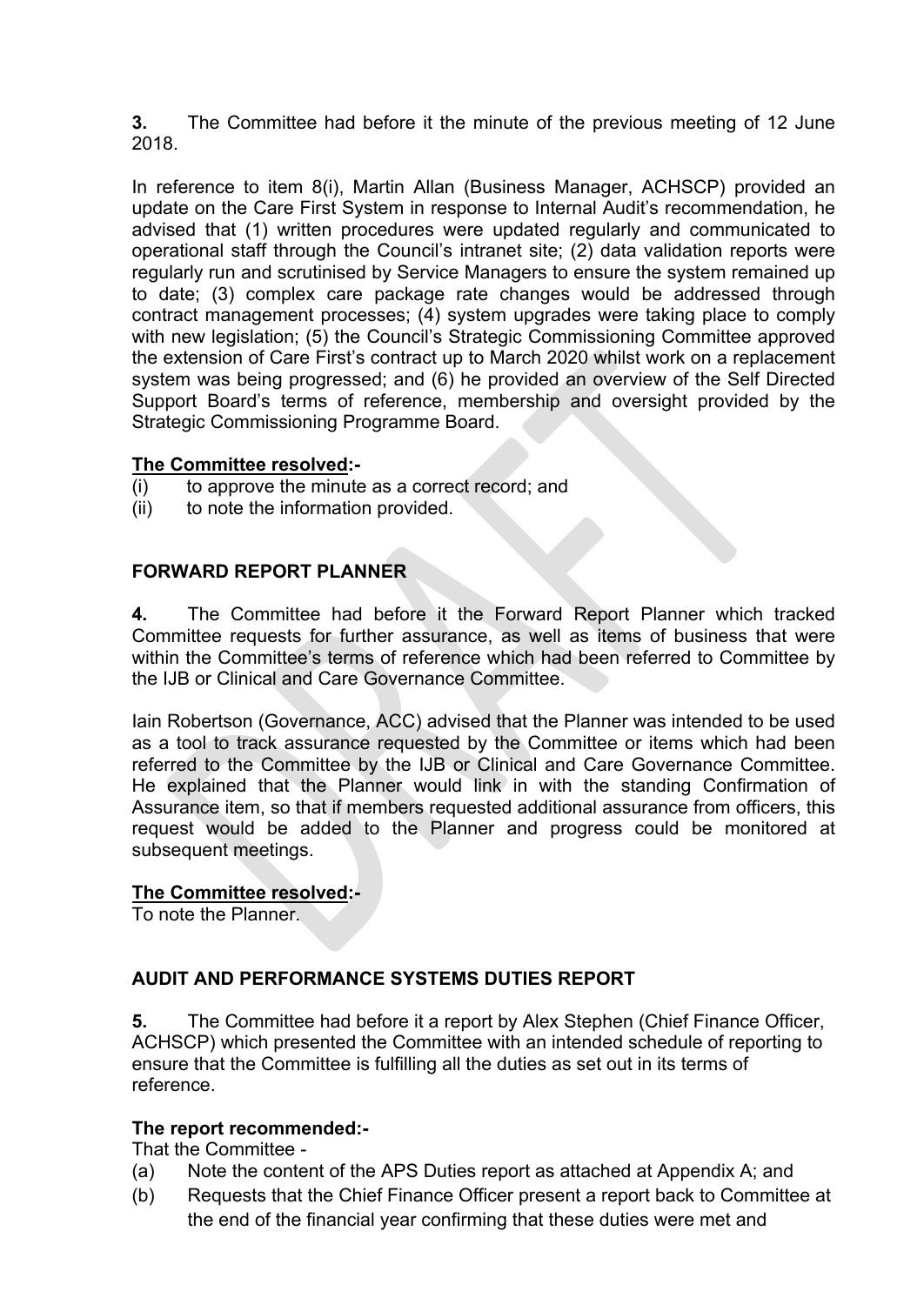outlining the anticipated schedule for meeting these duties in the financial year 2019-20.

Alex Stephen advised that the report outlined the timescales for reports which would be presented to Committee in order to provide assurance that the Committee was meeting duties under its terms of reference.

Thereafter there were questions and comments on items 9 (Hosted Services) and 12 (Performance Reviews) which did not have target reporting dates listed within the report. With regards to Hosted Services, Mr Stephen explained that developing solutions to address this risk was within the remit of the North East Partnership but confirmed that progress was at an early stage. And with regards to Performance Reviews, he advised that a Learning Disabilities Service performance review was ongoing and findings would be circulated to IJB members in due course.

#### **The Committee resolved**

- (i) to note the content of the APS Duties report as attached at Appendix A; and
- (ii) to request that the Chief Finance Officer present a report back to Committee at the end of the financial year confirming that these duties were met and outlining the anticipated schedule for meeting these duties in the financial year 2019-20.

### **STRATEGIC RISK REGISTER AND RISK APPETITE REVIEW**

**6.** The Committee had before it a report by Martin Allan (Business Manager, ACHSCP) which presented the Committee with a revised version of the Aberdeen City Health & Social Care Partnership's strategic risk register and risk appetite statement.

#### **The report recommended:-**

That the Committee -

- (a) Approve the revised risk appetite statement, as attached at appendix A; and
- (b) Approve the revised strategic risk register, as attached at appendix B.

Martin Allan advised that the risk appetite statement and strategic risk register had been reviewed following the IJB's risk management workshop on 24 April 2018. He highlighted the key changes which had been made and noted that the Executive Team would continue to monitor the register on an ongoing basis. He also recommended that it would be good practice for the Committee to focus on three risks per meeting and provide strategic oversight of the register up until its next formal review by the IJB.

Thereafter there was discussion on the need to further embed risk management within strategic and operational reporting to ensure that performance management, risk management and the Strategic Plan provided the IJB with a framework to take difficult decisions when required.

#### **The Committee resolved:-**

- $(i)$  to approve the revised risk appetite statement, as attached at appendix A;
- (ii) to approve the revised strategic risk register, as attached at appendix B; and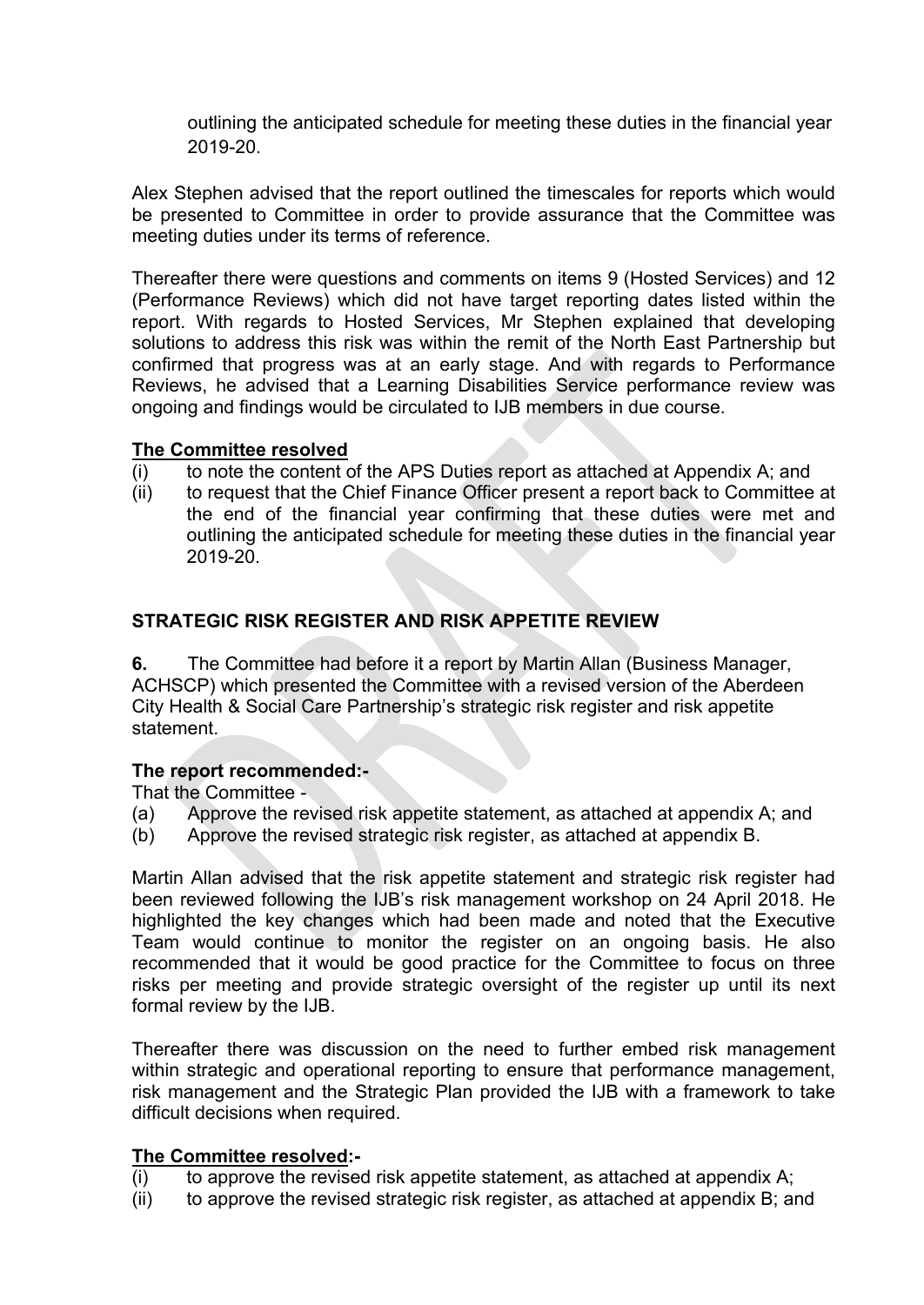(iii) to agree to monitor three risks within the strategic risk register at each Committee meeting up until the next review period, and to treat the register as a living document.

### **INTERNAL AUDIT REPORT**

**7.** The Committee had before it a report by Alex Stephen which presented the Committee with a summary of a recent NHSG Internal Audit report prepared by PwC.

#### **The report recommended:-**

That the Committee –

- (a) Note the content of the NHSG Internal Audit Report, as attached at Appendix A; and
- (b) Note the timescales as outlined in the action plan of the NHSG Internal Audit report, as attached at Appendix A.

Colin Harvey (IJB Internal Audit) advised that the recommendations by NHSG's internal auditor and the Partnership's proposed response both seemed reasonable.

Thereafter there was discussion on whether divergence amongst Grampian Partnerships in terms of performance reporting was due to locality planning and whether this was a positive development. Alison MacLeod advised that divergence would be limited as all Partnerships were required to demonstrate achievement against the nine national health and wellbeing outcomes.

#### **The Committee resolved:-**

- (i) to note the content of the NHSG Internal Audit Report, as attached at Appendix A; and
- (ii) to note the timescales as outlined in the action plan of the NHSG Internal Audit report, as attached at Appendix A.

# **EXTERNAL AUDIT ANNUAL REPORT**

**8.** The Committee had before it a report by Alex Stephen which presented the Committee with the external audit annual report for discussion and noting.

#### **The report recommended:-**

That the Committee note the content of the Annual Audit Report for the year ended 31 March 2018, as at appendix A.

Natalie Dyce (IJB External Audit) advised that today's report would complete the 2017-18 annual audit process and she provided an overview of the Partnership's mainstream budget deficits, and its balance and reserves position. Ms Dyce then drew Members attention to External Audit's conclusions and highlighted its findings in terms of four audit dimensions:-

With regards to (1) Financial Sustainability, the auditors took the view that strong transformation and governance arrangements were in place to close the budget gap and they endorsed the development of a Medium-Term Financial Strategy as good practice;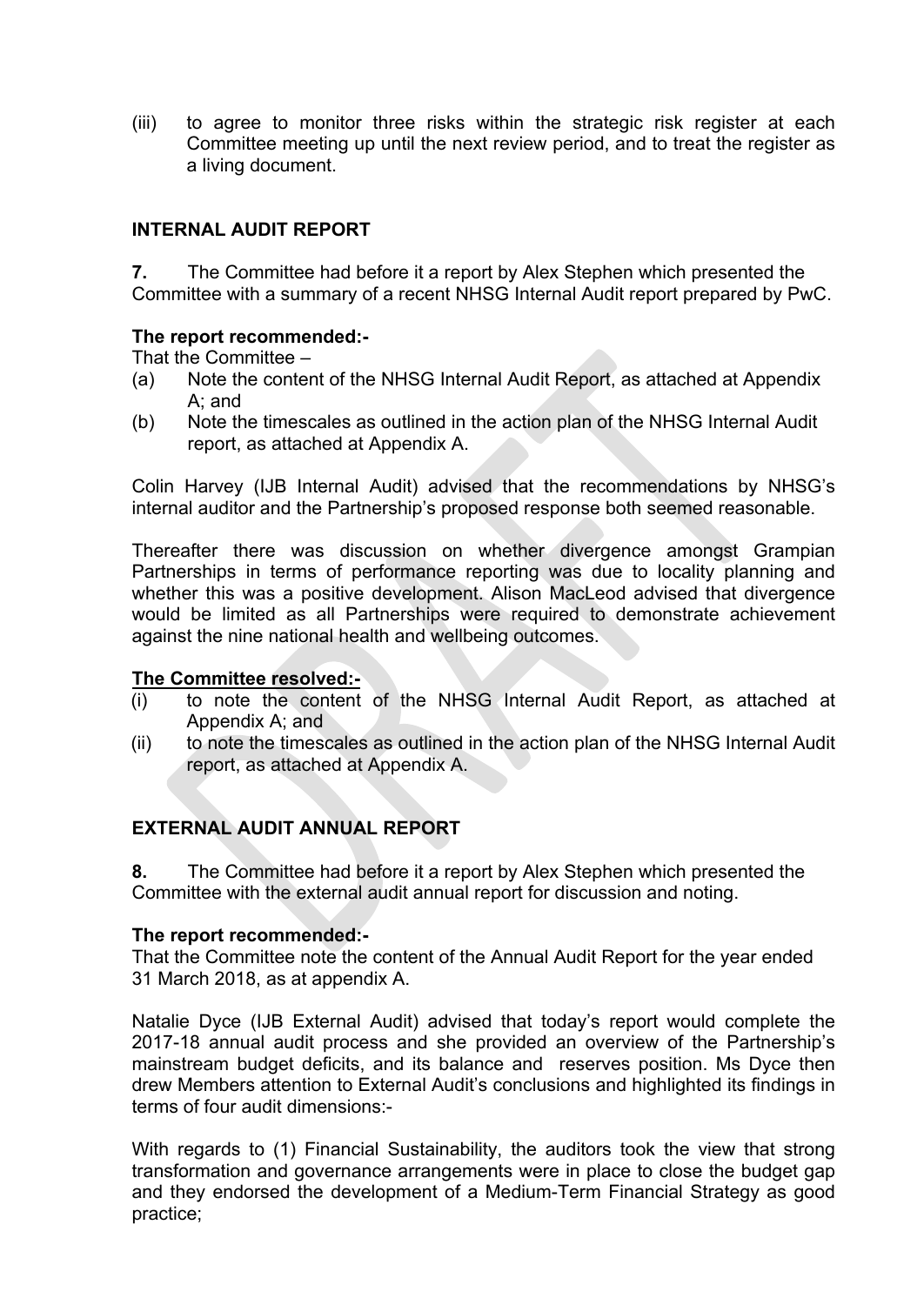With regards to (2) Governance and Transparency, the auditors found that effective decision making processes were in place following work with the Good Governance Institute and they were satisfied with the level of challenge at Board meetings. The auditors also welcomed that IJB and APS Committee meetings were open to the public and press and papers were accessible to the public online.

With regards to (3) Financial Management, the auditors were content with the quality and frequency of financial reporting to the IJB and were satisfied that the Partnership had appropriate financial capacity in place. They also noted that no audit adjustments had been reported which demonstrated that the Partnership's financial arrangements were robust; and

With regards to (4) Value for Money, the auditors had been provided with evidence which demonstrated the Partnership's efforts to deliver services differently through its Transformation Programme and they noted that an audit recommendation on Workforce Planning had been agreed by the Partnership with a target date for completion of 31 March 2019.

Thereafter there were questions and comments on (1) External Audit's assessment of the Partnership's financial sustainability; and (2) how the Partnership could effectively demonstrate the achievement of value for money.

#### **The Committee resolved:-**

To note the content of the Annual Audit Report for the year ended 31 March 2018, as at appendix A.

**At this juncture, the Chair informed the Committee that she would take the following two items (Aberdeen Health and Social Care Partnership Annual Report and Performance Monitoring) together as their content and recommendations overlapped.**

# **ABERDEEN HEALTH AND SOCIAL CARE PARTNERSHIP ANNUAL REPORT**

**9.** The Committee had before it a report by Kevin Toshney (Planning and Development Manager, ACHSCP) which presented the ACHSCP Annual Report 2017-18 to Committee to enable it to assess the partnership's progress in achieving the national health and wellbeing outcomes and to consider the desired style and substance of next year's annual performance report.

#### **The report recommended:-**

That the Committee –

- (a) Consider the approved ACHSCP Annual Report 2017-18 and agree that further analysis of those outcomes and indicators where the partnership's performance was not as good as expected is required;
- (b) Request that a progress report on the analysis of the partnership's poorer than expected performance in certain areas is presented to a future Audit & Performance Systems Committee meeting; and
- (c) Outline its presentational preferences for next year's annual performance report.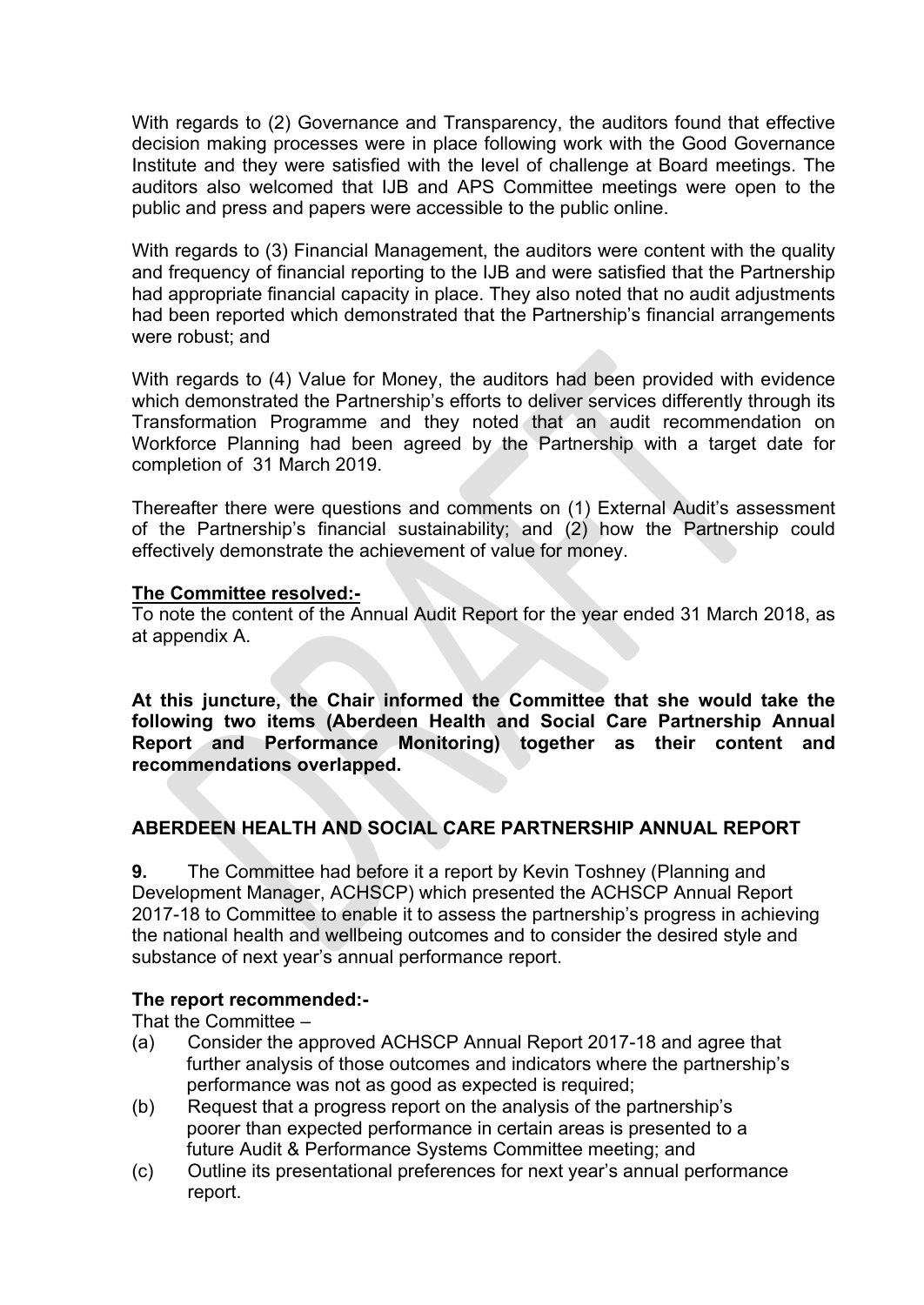Alison MacLeod explained that the Partnership was statutorily required to publish an annual report and noted that the report had been approved by the IJB at its meeting on 28 August 2018. She advised that the Annual Report was before the Committee today to outline reporting arrangements for the new strategic performance indicators and to seek Committee endorsement to adopt a more creative approach during the development of next year's Annual Report.

Thereafter there were questions and comments on (1) the importance of developing easy-read versions of its key strategic documents to increase accessibility; and (2) whether the Partnership could expand its engagement approach to capture views from service users and hard to reach groups which typically did not respond to consultations.

### **The Committee resolved:-**

- (i) to approve the Annual Report 2017-18 and agree that further analysis of those outcomes and indicators where the Partnership's performance was not as good as expected, along with solutions to improve performance is reported as part of the regular quarterly performance reporting to Committee and the IJB; and
- (ii) to agree to adopt a more creative approach during the development of next year's Annual Report, and to instruct the Lead Strategy and Performance Manager to present options for consideration at the Committee's next meeting on 13 November 2018.

# **PERFORMANCE MONITORING**

**10.** The Committee had before it a report by Alison MacLeod (Lead Strategy and Performance Manager, ACHSCP) which advised the Committee of a recent review of performance indicators undertaken by the Lead Strategy and Performance Manager and sought approval of the proposed new set of strategic performance indicators contained in Appendix D.

### **The report recommended:-**

That the Committee –

- (a) Approve the proposed new set of strategic performance indicators contained in Appendix D;
- (b) Approve the frequency and route of reporting these; and
- (c) Approve that these are used as the basis of our Annual Report format for 2018/19.

Alison MacLeod proposed that a streamlined set of both local and national strategic performance indictors be reported to Committee and the IJB on a quarterly basis. She recommended that performance be reported by exception, with a focus on indicators which demonstrated both good and under-performance; as well as areas where significant improvement or deterioration in performance had been recorded. Ms MacLeod explained that a new set of strategic performance indicators may be developed following the ongoing review of the Strategic Plan.

Thereafter there were questions and comments on (1) the format of reports when reporting by exception; and (2) Members agreed that it would be a worthwhile exercise to test the new strategic performance indicators.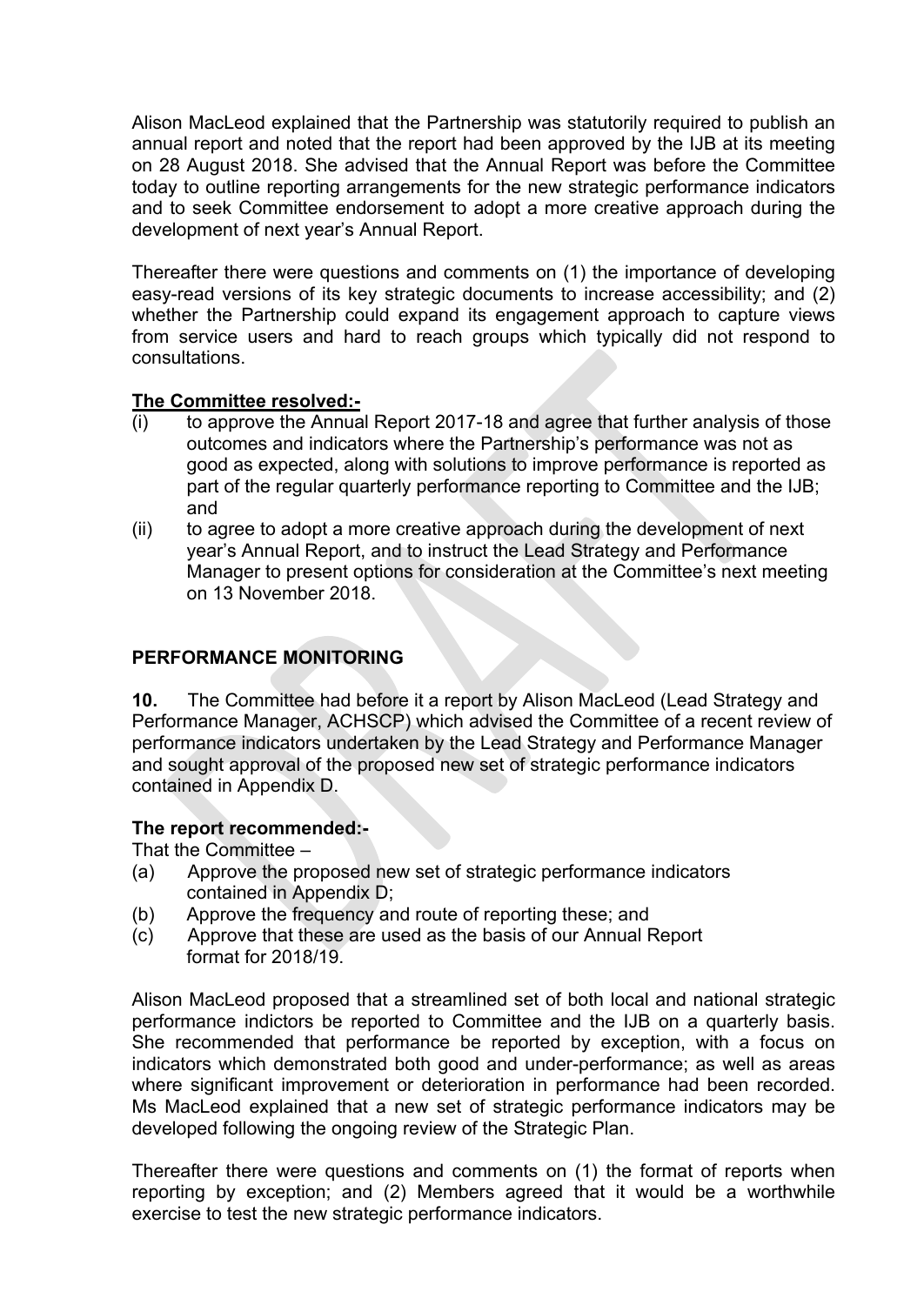# **The Committee resolved:-**

- (i) to approve the proposed new set of strategic performance indicators contained in Appendix D;
- (ii) to agree to report these strategic performance indicators to Committee and the IJB on a quarterly basis and to request that exception reports be prepared to focus on (1) indicators where good performance had been recorded; (2) indictors where an improvement in performance was required; and (3) indicators where significant improvement or deterioration in performance had been recorded, regardless of performance against target;
- (iii) to note that these strategic performance indicators would continue to be reviewed during the wider review of the three year Strategic Plan; and
- (iv) to note that following the review of the Strategic Plan, it was the Partnership's intention to use the strategic performance indicators as the basis of next year's Annual Report.

# **TRANSFORMATION PROGRAMME MONITORING**

**11.** The Committee had before it a report by Gail Woodcock (Lead Transformation Manager, ACHSCP) which provided an update on the progress of the Transformation Programme.

# **The report recommended:-**

That the Committee note the information provided in this report.

Gail Woodcock provided an overview of the actions and progress of the Transformation Programme and then delivered a deep dive presentation with Alison MacLeod and Susie Downie (Transformation Programme Manager, ACHSCP) on (1) Organisational Development; and Cultural Change (2) Strategic Commissioning; and (3) Efficient Resources.

Thereafter there were questions and comments on (1) capturing the level of satisfaction for commissioned services staff through contract management processes; (2) the importance of conducting consultations that could capture views from operational staff, with particular focus on in-house carers; (3) the need to develop metrics which would demonstrate if the feedback received from staff and service users reflected a delivery of strategic outcomes; (4) the importance of managing expectations during the implementation of the Transformation Programme, with particular reference to the agreed person centred approach; (5) the level of joint working between the Partnership and the Council to support young carers; (6) the difficulty for young people and care professionals to manage the transition process between children's and adult social care; and (7) the growing need to identify services areas which were not delivering strategic outcomes or securing value for money and explore the option of service re-provision to strengthen the Partnership's financial sustainability.

# **The Committee resolved:-**

- (i) to note the information provided in this report;
- (ii) to request the Chief Finance Officer to identify service areas which were not delivering strategic outcomes or securing value for money, and present options on possible re-provision of services to the IJB's workshop session on 18 September 2018; and